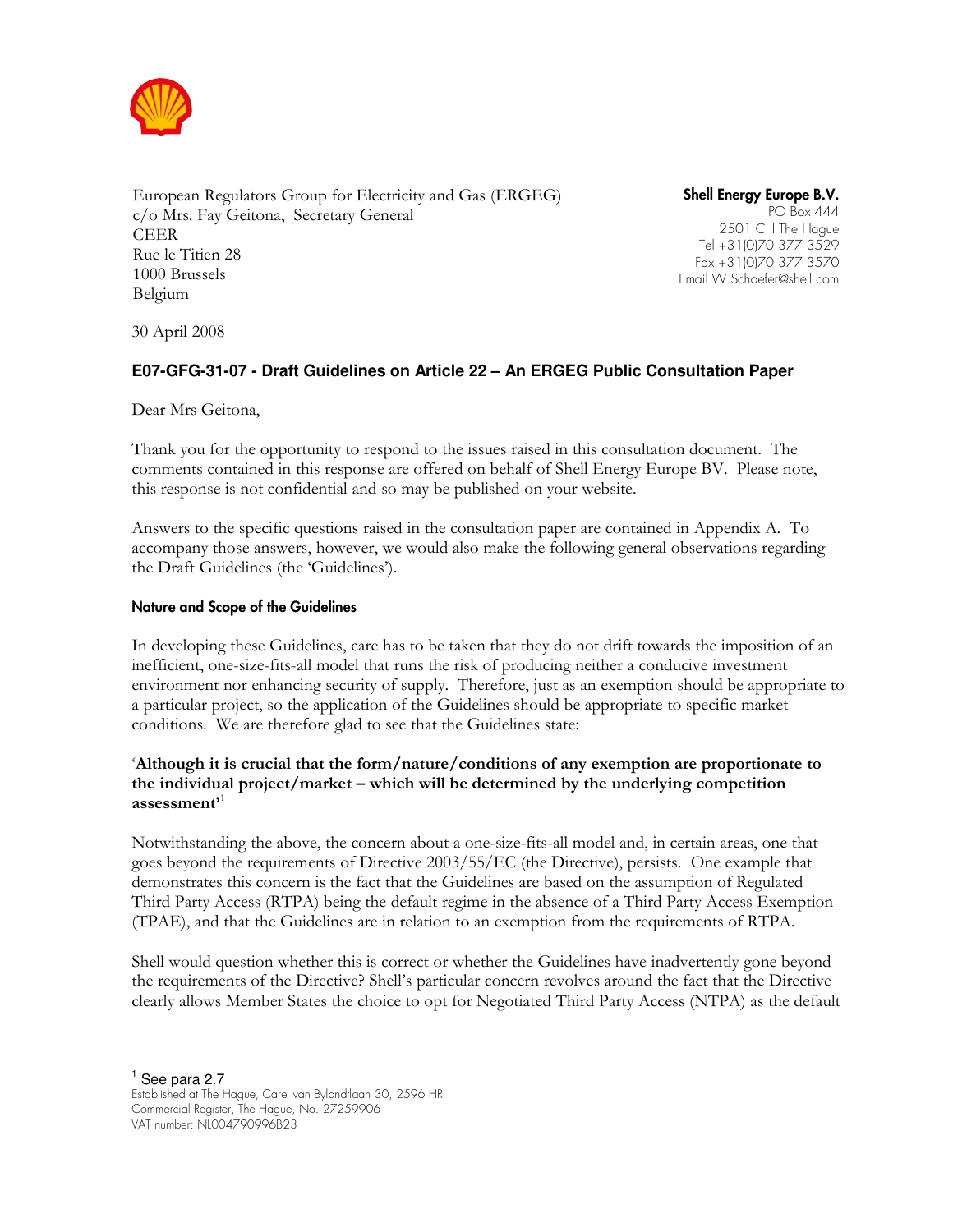TPA regime for storage facilities. This is the choice, for example, for which the regulatory authorities in Great Britain and Germany have opted and yet this is not reflected in the Guidelines.

Moreover, the Guidelines seem to suggest that NTPA is a form of TPAE. This is not the case. As with RTPA, NTPA places a statutory obligation to provide non-discriminatory TPA; by definition, there is no TPA requirement in the case of a TPAE. The only difference between RTPA and NTPA is that in the case of the latter income is not price regulated.

There are also other areas where we consider that the Guidelines appear to have gone beyond the requirements of the Directive. Please refer to our answers to Q6 and Q7 respectively.

Shell would therefore urge ERGEG to consider whether these Guidelines have gone beyond the intention of EC law? If so, the Guidelines should be revised accordingly or clarification provided as to the basis on which ERGEG considers such a situation permissible.

# Application to Different Types of Infrastructure

Art 22 exemptions are clearly suitable for duplicable infrastructure. As such, this logically means storage facilities, LNG import terminals and interconnectors for which there is a competitive market for the provision of such infrastructure.

The Guidelines suggest that with respect to the application of Art 22, consideration might be given to different treatment of duplicable and non-duplicable infrastructure<sup>2</sup>. Absent of any competition concerns, duplicable and non-duplicable infrastructure should be treated differently.

If not, and taking into account that the Guidelines suggest a default RTPA regime, ie. regulated tariffs, it is difficult to see how not doing so would incentivise non-TSO infrastructure investment. The 'special tariff treatment' referred to in para 3.2.3 may be one solution. However, equally it should be noted that the resulting costs of such tariffs would ultimately be borne by consumers.

## Open Seasons

The Guidelines place considerable emphasis on the role of Open Seasons. We acknowledge that such a mechanism has an obvious role to play with respect to price-controlled, monopoly transmission networks, not only as a means of assessing market demand, and thus efficient investment decisions, but also as a non-discriminatory capacity allocation mechanism.

Whilst acknowledging this fact, Open Seasons should not be made mandatory. Rather, the need for an Open Season should be assessed on a case-by-case basis, taking the different nature of the projects into account. As we make clear in our answer to Q3, there are clear limitations, if not dangers, in the mandatory nature of such a requirement if it results in uncertainty over the capacity allocation for the project developer.

Clearly, some infrastructure developers may wish to hold an Open Season. However, that should be a commercial matter for them based upon their own project structure and financial projections.

-

<sup>2</sup> Para 2.2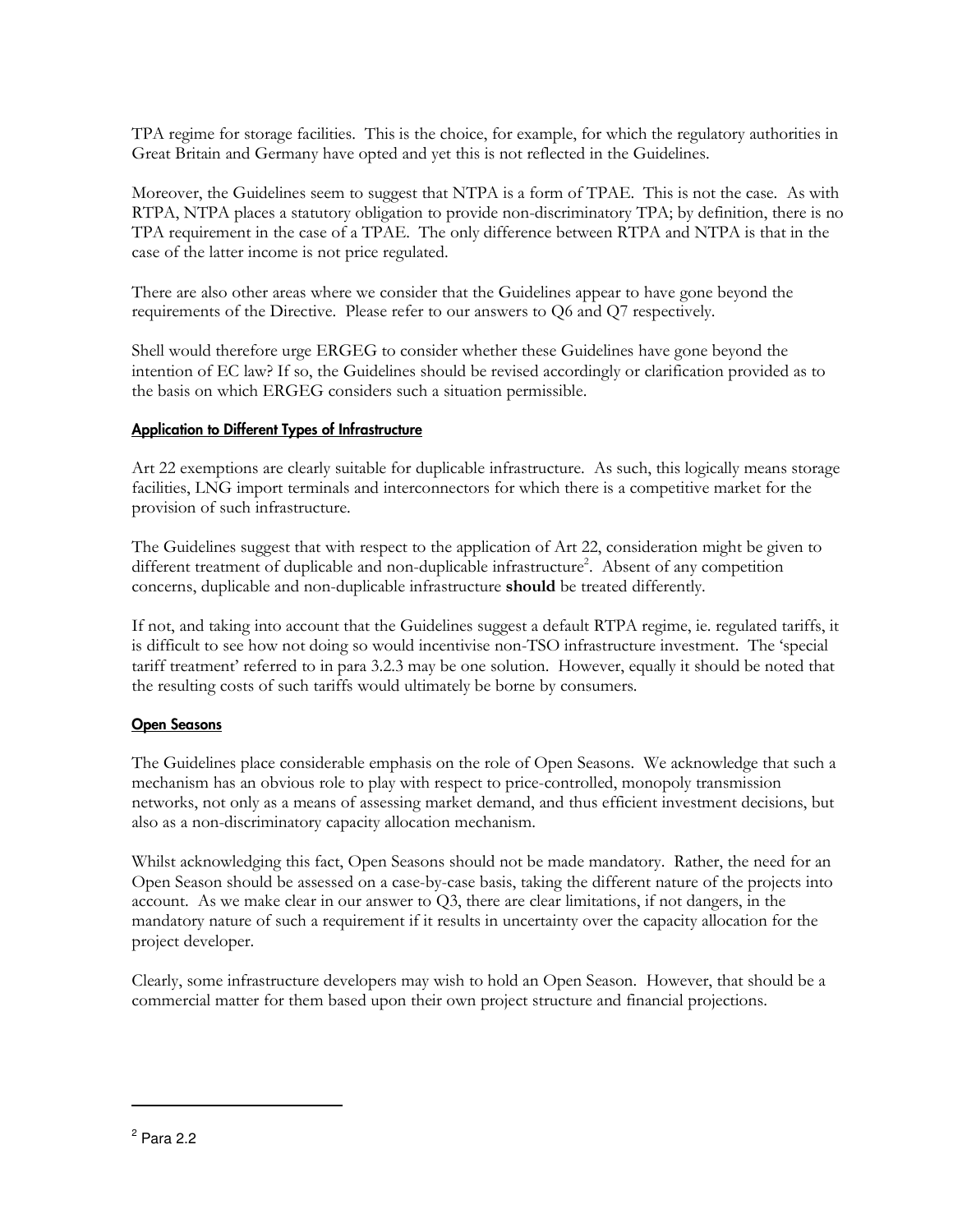It is true that the Guidelines recognise such difficulties by stating that:

'Where the NRA…..is satisfied the project sponsor has sufficiently proved that an open season would undermine the feasibility of the project, the NRA may not require the project sponsor to conduct an open season."

However, while we are pleased to see that the Guidelines envisage limitations to a mandatory Open Season requirement, a more efficient solution would be to remove the blanket obligation entirely. There should instead be more detailed ex-ante guidance on the circumstance when an Open Season is required and those in which one need not be held, bearing in mind what we say about a case-by-case approach and the different nature of projects.

I trust you have found these comments and our answers attached in Appendix A useful. Please do not hesitate to contact me should you have any queries.

Yours sincerely,

Shell Energy Europe B.V.

Lacht Sehr

Walter Schaefer Regulatory & External Affairs Manager Shell Energy Europe

-

 $^3$  See para 2.9.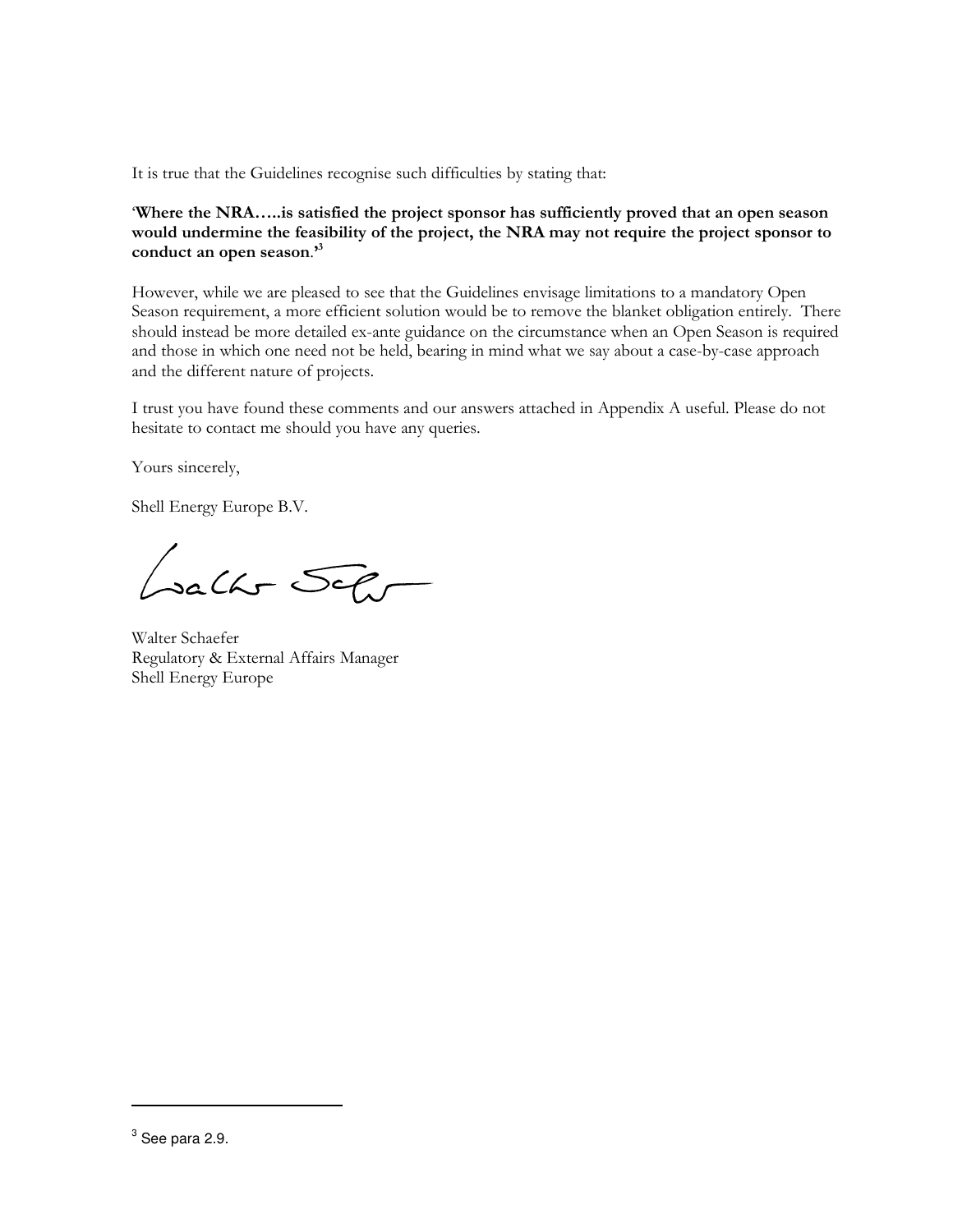# Annex A: Answers to Questions to Stakeholders

## Q1. Do you consider the described general principles and guidelines appropriate to achieve a consistent and transparent framework for competent authorities when deciding on exemption procedures?

To a degree, the principles and guidelines may offer some guidance for competent authorities when deciding on exemption procedures. However, as detailed in our covering letter, there are a number of areas where the Guidelines go beyond the requirements of EC legislation.

Shell would request ERGEG to provide clarification as to whether this is indeed the case? If so, further clarification on the legal justification behind such a move should also be provided.

# Q2. Do you consider the present scope of eligible infrastructure to be too narrow?

Subject to any competition concerns and issues such as a geographical monopoly, import terminals, interconnectors and storage facilities should be eligible to apply for an exemption under Art 22. There is a competitive market for the provision of such infrastructure and this is a fundamental point to recognise.

Additionally, in terms of capex costs and efficiency, investment by non-TSOs could provide a useful benchmark for regulators when conducting price control reviews for TSOs.

# Q3. Do you consider open season (or comparable) procedures an important tool in assessing market demand for capacity with respect to determining the size of the project applying for exemption, as well as in the subsequent capacity allocation? Should open season (or comparable) procedures be mandatory?

In principle, an Open Season may be a helpful means of determining market demand, especially in the case of investments by price regulated TSOs where consumers ultimately bear the risk (in the form of tariffs) of uneconomic investment. However, with respect to the use of Open Seasons for all non-TSO investment becoming a mandatory requirement, there are other factors that need to considered with regards to the type of infrastructure and financing options.

While an Open Season may reveal the level of market demand, this does not necessarily mean that the infrastructure in question can be expanded accordingly. By their very nature, this is particularly the case with storage facilities where there may well be obvious physical constraints that either cannot be overcome or at least not in ways that do not fundamentally place at risk the project economics.

Where, an Open Season is held for a storage facility, it is of paramount importance that it does not become a capacity allocation mechanism that disregards or undermines the financing options envisaged by the project sponsor. In short, where investment in a storage facility is predicated on own-use rights by the developer to some or all of the capacity, any requirement to hold and act on the results of an Open Season could limit the capacity available to the developer, thus endangering the investment; we can only repeat that unlike interconnectors or import terminals, storage facilities have obvious physical limitations that do not lend themselves to expansion of the facility.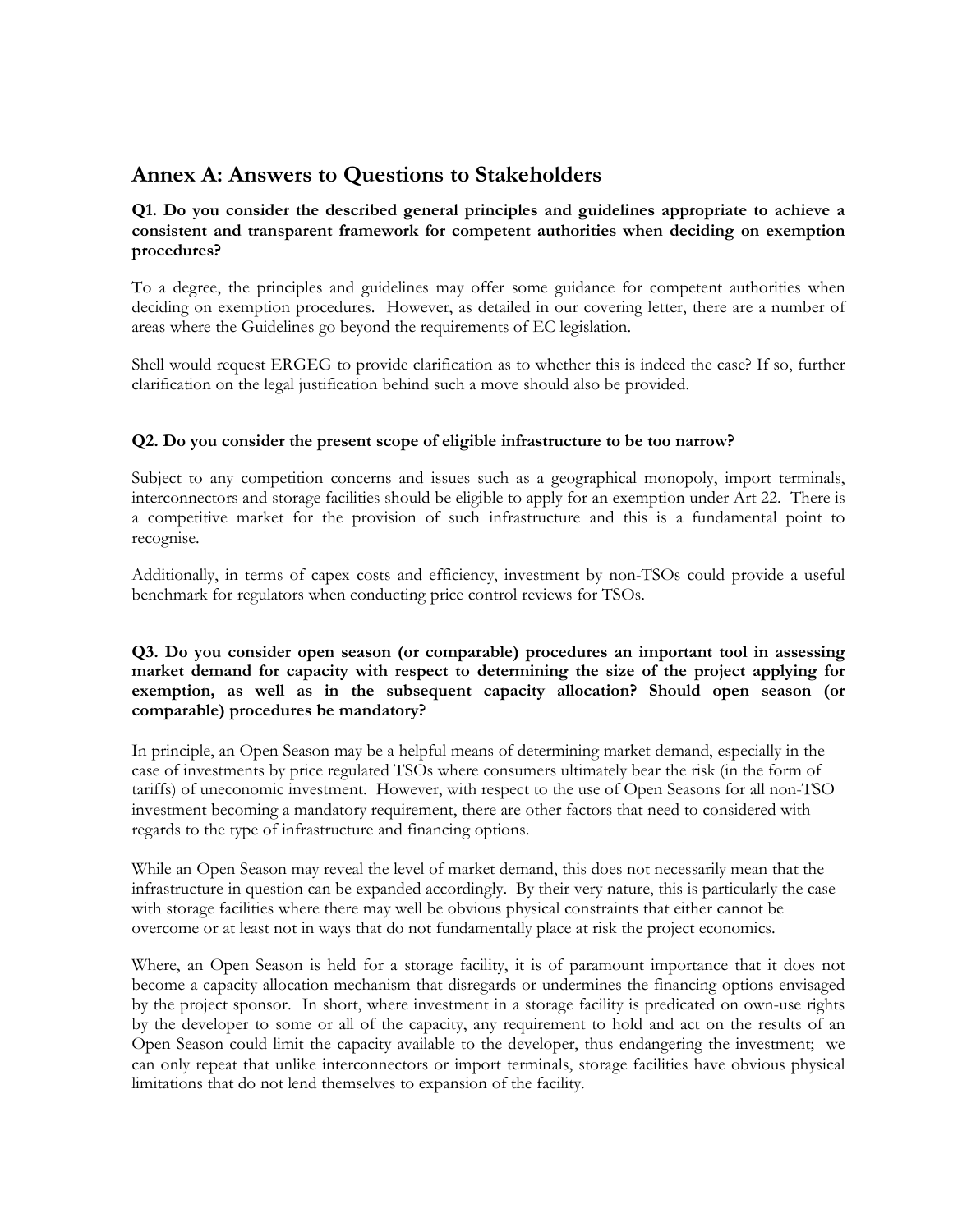### Q4. Should open seasons also be used to allocate equity?

This issue should be a purely commercial consideration. In the event that a project developer wishes to allocate or offer equity, an Open Season may be one of way of doing so. However, the most important point to make is that, subject to requirements of transparency and non-discrimination, this decision should be one for the developer to make.

# Q5. Some stakeholders think that Art. 22 should be applied differently to LNG terminals as they may be generally better suitable for enhancing competition and security of supply than other types of eligible infrastructure. What is your point of view on this? If you agree, how should this be reflected in the guidelines?

LNG import terminals have different characteristics to storage facilities and interconnectors. In contrast to an interconnector or a storage facility – where the gas has already entered the system and the system entry point is embedded in the grid – an import terminal represents a new source of supply and a new entry point at the extremities of the grid. On the basis of these characteristics, an import terminal could be viewed as having greater benefits than other infrastructure in terms of competition and security & diversity of supply.

However, it is difficult to reflect this fact in ex-ante Guidelines without running the risk of discriminating against certain types of infrastructure in the application of Art 22, potentially distorting investment signals. This would be an unwelcome development.

Rather, the above further emphasises the need for a case-by-case evaluation of Art 22 exemption requests. Moreover, any additional benefits associated with import terminals will become clear through application of the existing exemption criteria, without the need for any additional measures, and the national regulatory authority will duly be able to make an appropriate recommendation.

# Q6. Are the described criteria for assessing the effects of an investment in infrastructure on enhancement of competition in gas supply appropriate?

Shell agrees with ERGEG's views on the need to define the relevant position. In broad terms, the proposed way of doing so has some merit. We would, however, make the following comments:

• Para 3.2.1 states that 'the deciding authority shall mainly focus on the relevant market.'

Shell is puzzled by the reference to 'mainly'. It is not clear why the deciding authority should focus on anything else?

• Para 3.2.1.2 states that 'Market shares, concentration levels and barriers to market entry provide useful first indications of the market structure, of the market position and the competitive importance of the applicant and the proposed user.'

Our comment here would be that being an industry incumbent does not necessarily mean being an incumbent in the *relevant market*. This point should be recognised.

Para 3.2.1.3 states that an enhancement of competition is not sufficient per se in order to gain an exemption and that any improvement in competition has to be 'substantial'.

Not only does the qualification of substantial go beyond the requirement of the Directive but its assessment is not defined. As such, it is logical to assume that the judgement of what constitutes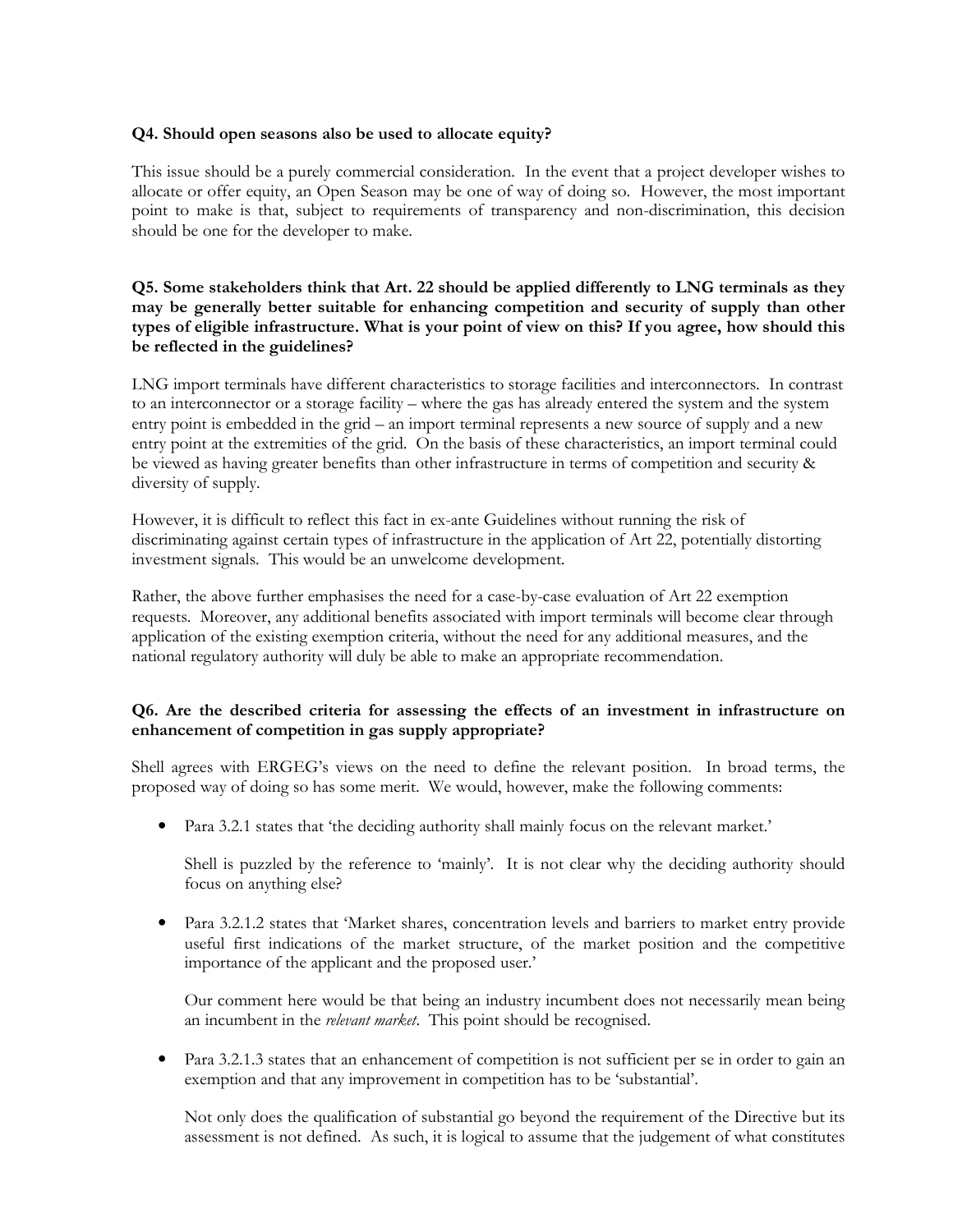substantial will remain subjective, thus increasing regulatory uncertainty. It would be preferable to acknowledge that any improvement, no matter how small, must by definition be of benefit to consumers, and that this should be the sole criterion.

## Q7. Are the described criteria for assessing the effects of an investment in infrastructure on enhancement of security of supply appropriate?

A comment would be that subject to competition concerns and whether it reduces the sources of supply, new infrastructure, regardless of size, should benefit security of supply. It is not clear why this would not be the case.

A far more substantial comment, however, concerns the proposal to allow the NRA to assess the granting of an exemption for the same project to another party. In broad terms, this proposal runs contrary to the operation of markets in that it allocates a quasi-commercial role to regulators. Aside from this point, there are immediate and practical questions to address.

For instance, how would a regulator identify another suitable party? Would the regulator advertise the fact that it was seeking expressions of interest in a project that another party had brought to its attention? If so, what incentive would this place on parties to approach the regulator in the first place?

This is an entirely inappropriate measure and should not be implemented.

#### Q8. Are the described criteria for the risk assessment appropriate?

As we state elsewhere in our response, the Guidelines ignore the fact that NTPA is also an option as a default regime for storage facilities, so our answer to this question should be seen in that context.

If RTPA were the default regime, then these criteria would seem a standard way of assessing risk. One comment we would make is that para 3.2.3 does not detail what is meant by 'special tariff treatment'. Clarification on this point would be useful.

## Q9. Are the described criteria for assessing whether the exemption is not detrimental to competition or the effective functioning of the internal gas market or the efficient functioning of the regulated system to which the infrastructure is connected, appropriate?

The criteria would appear appropriate and we have no substantive comments to make.

## Q10. To what extent should consultations with neighbouring authorities be done?

This should only happen where the relevant market involves two or more Member States. Clearly, the case for this is stronger with an interconnector rather than a storage facility or an import terminal.

Q11. Parts 3.3.1.1 and 3.3.1.2 of the proposed guidelines deal respectively with partial and full exemptions. Do you consider the described decisions (partial/full exemption) appropriate in safeguarding the goal of Directive 2003/55/EC in making all existing infrastructure available on a non-discriminatory basis to all market participants and safeguarding the principle of proportionality?

The point needs to be made that the presumption in the Guidelines is that RTPA is the default regime for storage. This is clearly not the case. Additionally, NTPA is viewed as being a form of exemption.